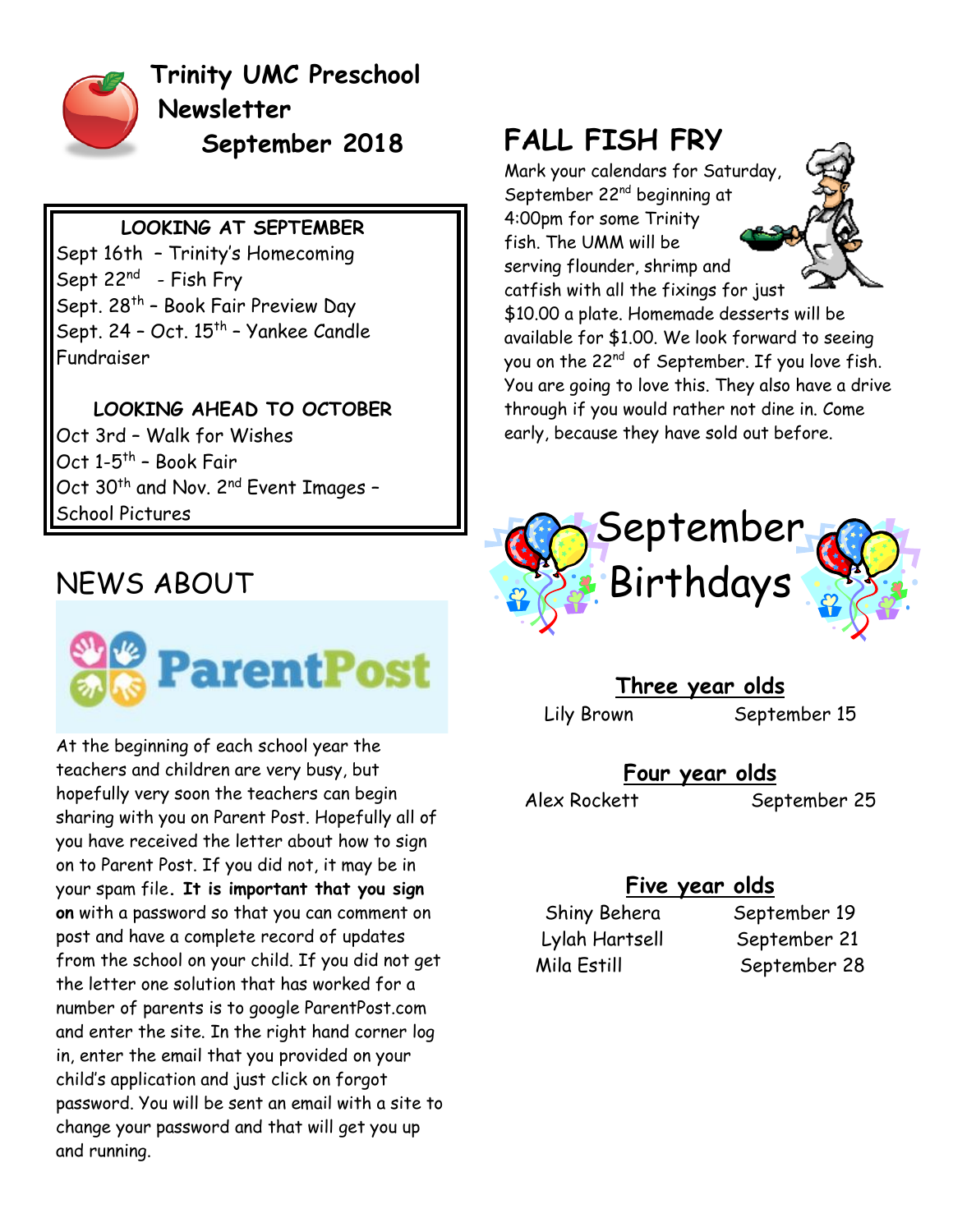# **With Love from Miss Claudia**



Last week we had Open House at Trinity UMC. All night I would wake up, afraid that after the surgery, my body was too weak to push myself up about 6 to 8 inches to sit on the step wall for the half of an hour to greet the kids and parents as they come in. I have always sat there and that is where the children expect me to be. The morning came. I put my back to the wall, pushed off with my hands and when straight up on it. Maybe, I had a little help from angels, but how ever it happened, I did it. I sailed right up on that wall. I was grinning so much, my cheeks began to hurt, as I watched the children and parents come up the walkway, so excited to be at school. I felt the strongest that I had felt in weeks. The only thing that could have made it better was to have had my two grandkids, Ty and KyKy sitting on the steps like they did during summer sessions. The children's cheerfulness and happiness may be the best medicine for curing cancer. Time will tell, but right now, I am just happy to be back on that wall.



# From Jane and Shelly's Desk

Jane Bolton is our new Account Receivable Coordinator, who took the place

Sara Carey. She oversees the collection of all monthly fees or money received from fundraisers or anything else dealing with money. There is a mailbox beside the preschool office, with a supply of envelopes, if you are paying with cash. Just put the cash inside and seal it and write your child's name on the outside and put it in the tuition box. Please do not ask any of the other staff to collect your payment. Monthly tuition payments are due by the  $15<sup>th</sup>$  of each month. A late fee of \$10.00 will need to be

added to all tuition payments received after the 15<sup>th</sup> unless you have spoken to Jane and made other arrangements.

Shelly is our Jack of All Trades. You put some tools in her hands and she can fix anything. Along with paying our bills, doing payroll and End of the Month Reports, she heads up all of our fundraisers and special events. You can reach them by phone or email.

Jane Bolton, Accounts Receivable Coordinator Shelly Black, Accounts Payable Coordinator 704-399-1684 ext. 24

[tumcmoney@yahoo.com](mailto:tumcmoney@yahoo.com) [shelly@trinityumcofcharlotte.com](mailto:shelly@trinityumcofcharlotte.com)



### **About our Newsletter**

During the first week of each month you will receive your Trinity Playschool Newsletter. We have a column called "Parent Exchange". In this column you can tell the other parents anything that you would like to share. This is the space where you can announce yard sales, introduce your small business or anything that would be an interest to other parents. You never know, you may have something like a baby crib that another parent would love to buy used. Email Claudia at claudia@trinityumcofcharlotte.com announcements that you want to include

in the upcoming newsletter by the  $20<sup>th</sup>$ 

of the previous month.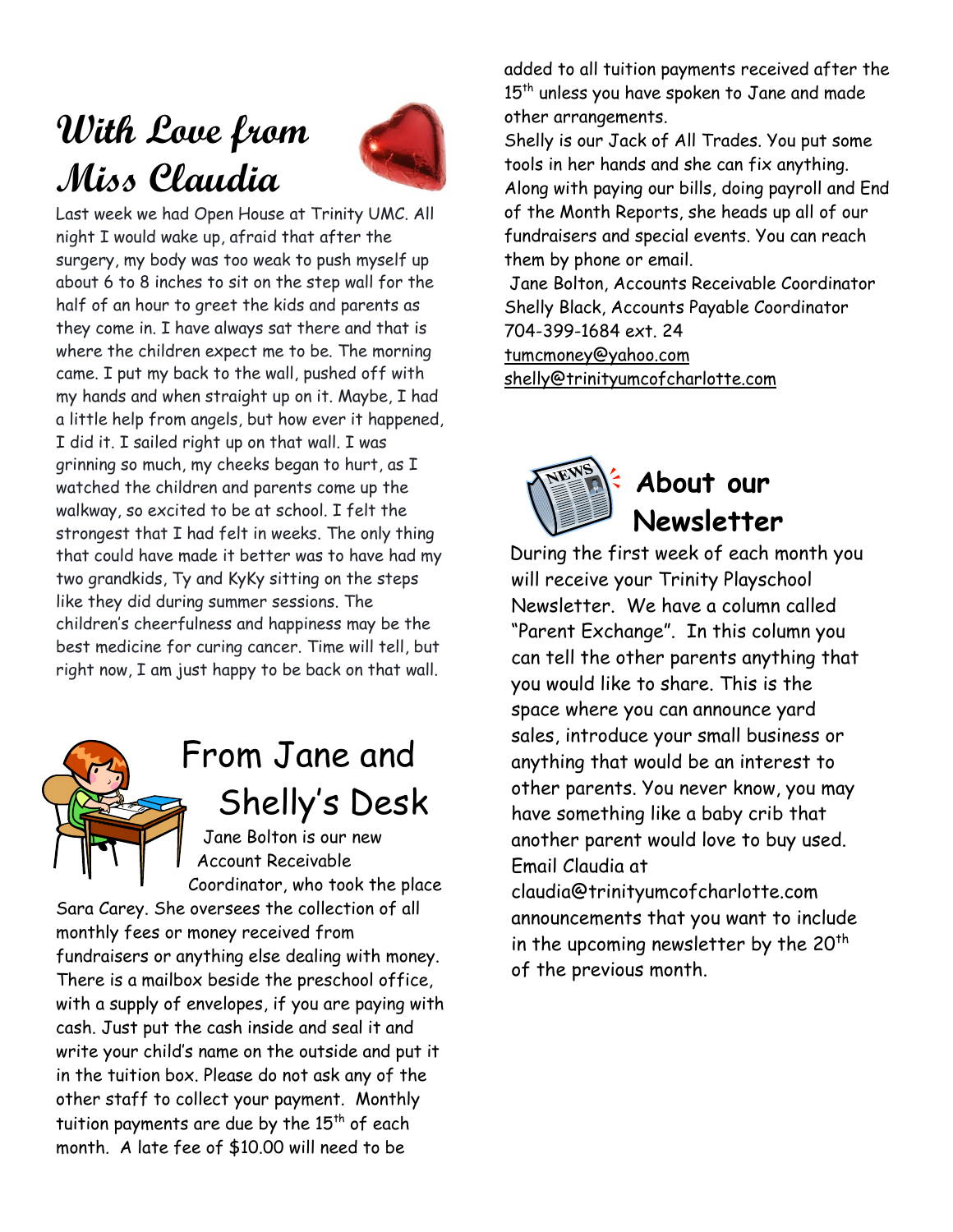Make – A – Wish grants  $M$   $\Omega$   $\mathbf{K}$  for the wish of a child diagnosed with a lifethreatening medical

condition in the United States and its territories, on an average, every 38 minutes. On October the 3<sup>rd</sup> our children will Walk for Wishes to raise money for this organization. We do this in memory of Isaiah Joseph, who was a graduate of Trinity Preschool. We lost Isaiah to brain cancer, but are so thankful that he was able to fulfill his dream of a Disney World vacation with his family. This vacation was paid for by the Make a Wish Foundation. The money we raise will go to making other terminally ill children's wishes come true. Mark your calendar now and you will receive more information in the next few weeks.



# Hot Dog Wednesdays

Many years ago a group of Trinity members (mostly senior citizens) came up with

the idea of selling hot dogs each Wednesday to raise money to buy a church bus. That group of members have not only bought their bus but paid off much of the family life center and so much more. The menu of hot dogs has grown over the years to include hamburgers, grilled cheese, BLT's, corn dogs, chicken sandwiches, bologna sandwiches, fries, chili and pintos and some of the best desserts that you will ever taste. Many of the preschool families stay each Wednesday to eat lunch. It has become one of the most popular places in the area to eat on Wednesdays. Make sure you stay one Wednesday soon. You will be glad that you did.

## YANKEE CANDLE<sup>®</sup> UNDRAISING

September 24 - October 15<sup>th</sup>, the school will be holding a fundraiser selling the Yankee Candle Products. We will profit 40% of all sales to further the ministries of Trinity UMC Preschool. This year they are selling the Woodwick Candles, Yankee Candle jar candles, seasonal décor, wrapping paper, and more. Plan to do some early Christmas shopping and help support your preschool! If you have any questions, you can always reach out to Claudia or Shelly anytime at 704-399-1684.